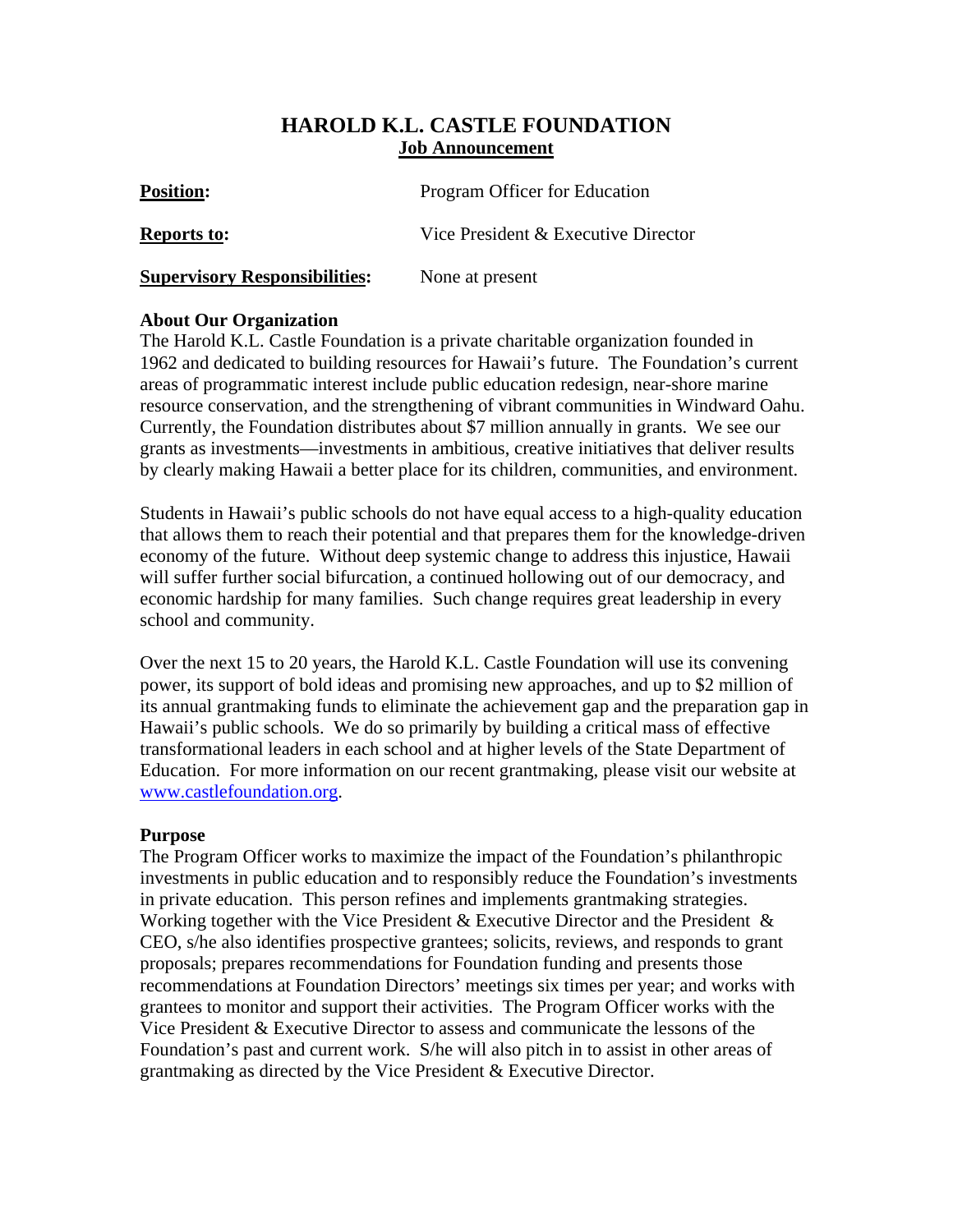The ideal candidate will have a combination of at least three of the following four attributes: 1) knowledge of social trends in Hawaii; 2) understanding of public education reform issues; 3) skills in public policy analysis; and 4) an awareness of the role of philanthropy in eliminating the achievement and preparation gaps in public education.

## **Required Competencies and Skills**

- Skills in public policy analysis and an understanding of the role of philanthropy and the nonprofit sector in improving public policy regarding preK-12 education.
- Knowledge of and experience with the dynamics of change within low- to moderate-income communities and the schools that serve these communities.
- Excellent written and oral communication skills.
- Strong analytical, conceptual, and organizational ability.
- Demonstrated leadership skills and ability to manage and motivate others as part of a diverse team.
- Deep commitment to the Foundation's philanthropic mission, particularly to its dedication to the elimination of the achievement gap and preparation gap.
- Ability to adhere to the values of fairness, honesty, responsiveness, and approachability in interactions with staff, grantees, and applicants.
- Ability to meet deadlines while juggling multiple and diverse tasks.
- Skill in the areas of strategic and program planning, organizational development and management, and scaling up promising pilot initiatives.
- Ability to take risks, think and act boldly, and set and attain big goals.

# **Responsibilities**

- Attains extensive knowledge of trends, concepts, research findings, and key thought leaders within the field of public education, pre-K to 12.
- Develops and maintains meaningful, positive relationships with current and prospective grantees and other community stakeholders.
- Identifies high-quality programs and outstanding management teams in which to invest financial and human capital. Solicits, evaluates and interprets proposal submittals, drafts proposal summaries prepared for the Directors meetings and conducts site visits on Oahu and occasionally on the Neighbor Islands and the U.S. Mainland. Assesses and assists grantee needs for technical support.
- When and as requested by the Vice President/Executive Director, represents the Foundation to the community.
- Participates in the preparation of communication materials such as the annual report, the website, proposal guidelines and press releases.